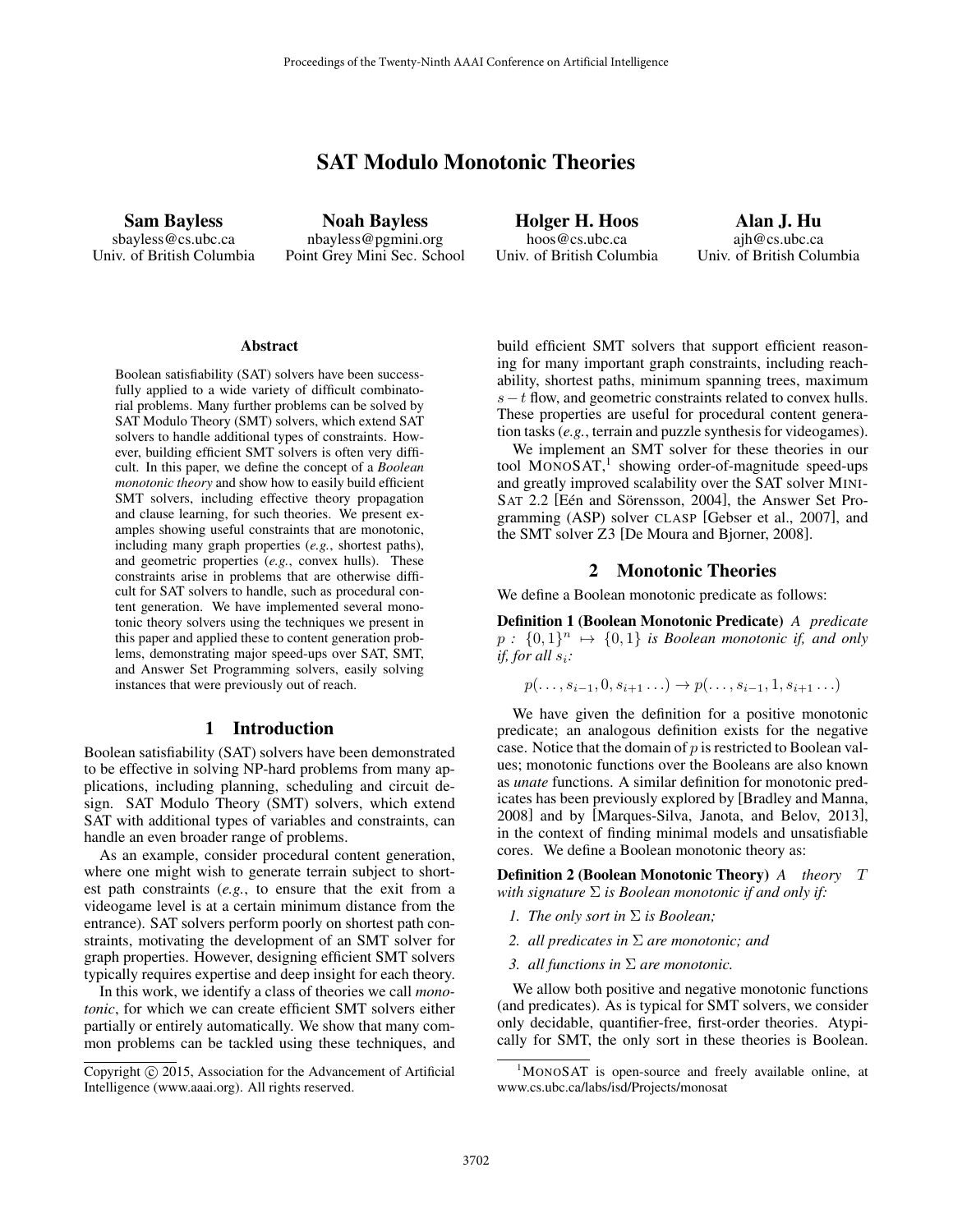This restriction allows us to make some simplifying assumptions (described in Section 3) that side-step complications arising from theory combination, compositions of functions, and non-ground variables; these are all issues that we expect could be addressed in future work. However, we will show that even restricted to the Booleans, monotonic theories can express many useful predicates.<sup>2</sup>

As an illustrative example, consider a theory of graph reachability, with predicates of the form  $reach_{u,v,G}(edge_1,edge_2,edge_3, \ldots),$  which are true if, and only if, node  $u$  reaches node  $v$  in graph  $G$ , where edge i is included in G if and only if the Boolean  $edge_i$ is true. Adding additional edges to  $G$  (by assigning edge variables to true) can make a previously unreachable node reachable, but cannot make a reachable node unreachable. Conversely, removing edges from  $G$  (by assigning edge variables to false) can make a reachable node unreachable, but cannot make an unreachable node reachable.

## 3 Theory Propagation and Clause Learning

Many successful SMT solvers follow the *lazy* SMT design [Sebastiani, 2007; De Moura and Bjorner, 2008], in which a SAT solver is combined with a set of theory solvers, and each theory solver supplies (at least) two capabilities: (1) theory propagation (or theory deduction), which takes a partial assignment  $M$  to the theory atoms for that theory and checks if any other atoms are implied by that partial assignment (or if M constitutes a conflict in the theory solver), and (2) clause learning (equivalently, deriving conflict or justification sets), where, given a conflict  $c$  in  $M$ , the theory solver finds a subset of  $M$  sufficient to imply  $c$ , which the SAT solver can then negate and store as a learned clause. The effectiveness of a lazy SMT theory solver depends on the ability of the theory solver to propagate atoms and detect conflicts early, from small assignments  $M$ , and to find small conflict sets in M when a conflict does arise.

Many theories have known, efficient algorithms for deciding the satisfiability of *fully* specified inputs, but not for partially specified or symbolic inputs. Continuing with the reachability example from above, given a concretely specified graph, one can find the set of nodes reachable from  $u$ simply using a breadth-first-search. In contrast, determining whether a node is reachable in a graph with symbolically defined edges is less obvious. We will show how to build an efficient theory solver (capable of both theory propagation and clause learning) for any Boolean monotonic theory, given only a procedure for computing the truth-values of the predicates from complete, concrete assignments.

First, we introduce a scheme for applying theory propagation to Boolean monotonic theories. For simplicity, we will assume that the instance has been transformed so as to convert all (Boolean monotonic) functions into Boolean monotonic predicates, and that all Boolean monotonic predicates are *positive* monotonic predicates. A simple, lineartime transformation can ensure this. Having done so, we can

split the atoms of the formula into two sets: a set of Boolean monotonic predicates, P, and a set of Boolean variables that are arguments to those predicates (which we will expose to the SAT solver as the set of atoms  $S$ ).

This simplified formula of the monotonic theory  $T$  now has the following useful properties: for any atom  $p \in P$ , and any partial truth assignment  $M<sub>S</sub>$  to the atoms of the exposed Boolean variables S excluding variable  $s \in S$ ,

$$
SAT_T(M_S \cup \{\neg s, p\}) \Rightarrow SAT_T(M_S \cup \{s, p\}) \quad (1)
$$
  

$$
SAT_T(M_S \cup \{s, \neg p\}) \Rightarrow SAT_T(M_S \cup \{\neg s, \neg p\}) \quad (2)
$$

Given a (partial) truth assignment  $M$ , let  $M_S$  be the corresponding (partial) assignment to just the S-atoms. We form two completions of  $M<sub>S</sub>$ : one in which all the unassigned Satoms are assigned to false ( $M_S^-$ ), and one in which they are assigned to true  $(M_S^+)$ . Since  $M_S^-$  contains a complete assignment to the S-atoms (which are the Boolean arguments to the monotonic predicates), we can use it as input to any standard algorithm for computing the truth-value of atom  $p \in P$  from concrete inputs, which will determine whether  $M_S^- \Longrightarrow p$ . By property (1), if  $M_S^- \Longrightarrow p$ , then  $M_S \Longrightarrow p$ . Similarly, by property (2), if  $M_S^+ \Longrightarrow \neg p$ , then  $M_S \Longrightarrow \neg p$ . If either case holds, we can propagate  $p$  (or  $\neg p$ ) back to the SAT solver. Thus,  $M_S^-$  and  $M_S^+$  allow us to safely underand over-approximate the truth value of  $p$ . We can apply this technique iteratively for each P-atom.

This over/under-approximation scheme gives us theory propagation for P-atoms *only*; however, because there can be no theory-conflicts among the atoms of  $S$  by themselves (as each corresponds to an independent Boolean variable), applying propagation to the P-atoms is sufficient to detect any conflicting assignment. Furthermore, because all variables in the formula are included in the SAT solver's search space, this technique provides a complete procedure for deciding the satisfiability of Boolean monotonic theory  $T$ , so long as procedures are available for computing each monotonic predicate from complete assignments to their arguments. It allows us to use *standard* algorithms for solving the concrete, fully specified and non-symbolic forms of these theories, to apply theory propagation to the P-atoms.

What about clause learning? In general, given a conflict on a partial assignment  $M$  over the theory's atoms, a theory solver can always simply return the clause  $\neg M$ , which states that at least one of the assigned theory atoms must change in any satisfying assignment. However, for conflicts arising from the over/under-approximation theory-propagation scheme above, we can do better. First, as noted before, all assignments to just the S-atoms are satisfiable, so any conflicting assignment must assign at least one P-atom.

Secondly, observe that the over/under-approximations scheme computes implications from assignments of only the S-atoms  $M<sub>S</sub>$  to individual P-atoms, and never computes implications from, for example, P-atoms to S-atoms or from P-atoms to other P-atoms. For this reason, in any conflict discovered by this scheme, there must exist a *single* P-atom  $p$ , such that the assignment to the  $S$ -atoms, along with the assignment to p, are together UNSAT. Note that this may not hold if other techniques are used to apply theory propagation from, for example, the P-atoms to the S-atoms.

<sup>2</sup>To forestall confusion, note that our concept of a *monotonic theory* has no direct relationship to the concept of monotonic/nonmonotonic logics.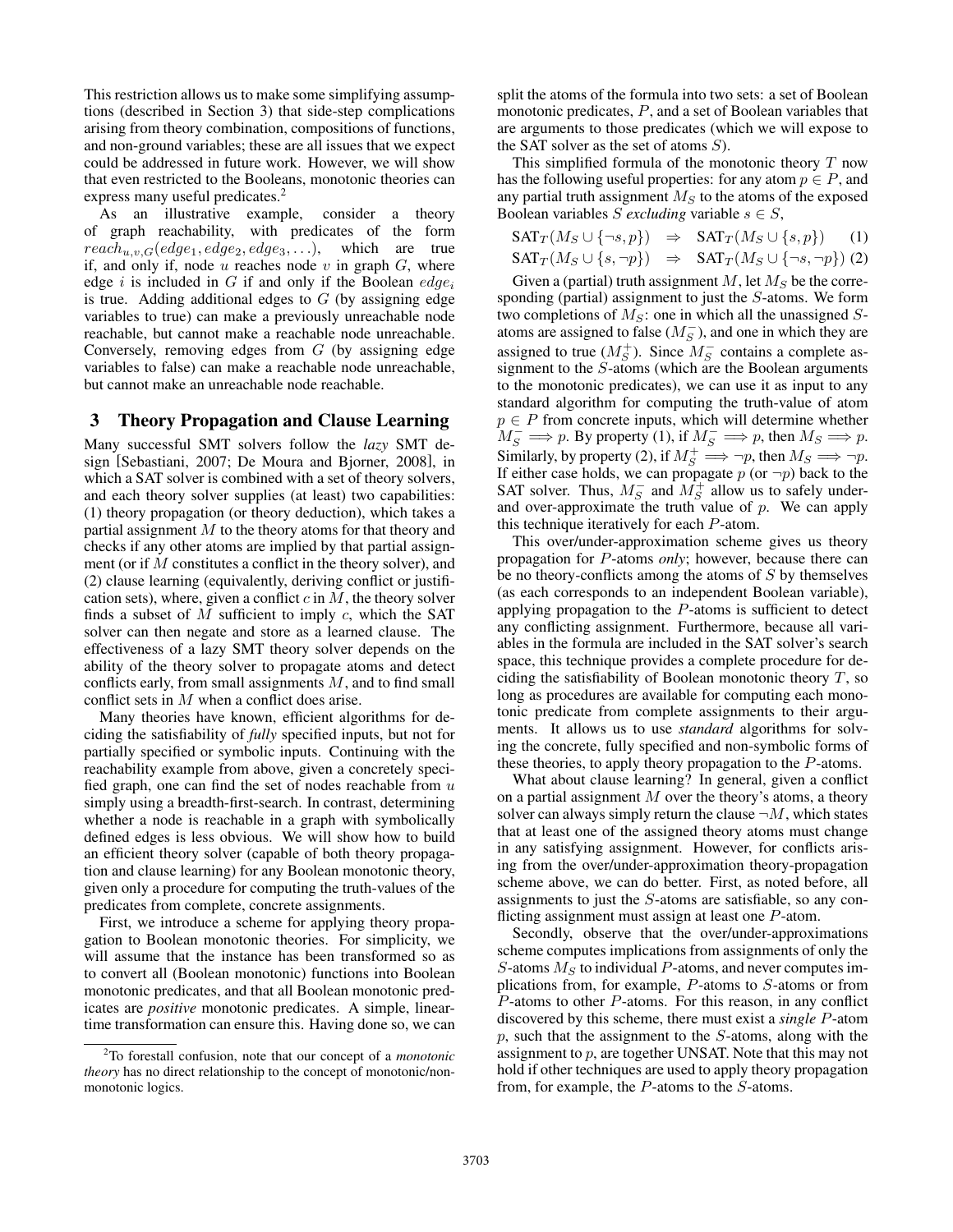By property (1), if  $M_S^- \implies p$ , then the positive theory atoms in  $M<sub>S</sub>$  are sufficient to imply p by themselves. By property (2), if  $M_S^+ \implies \neg p$ , then the negative theory atoms in  $M<sub>S</sub>$  are sufficient to imply  $\neg p$  by themselves. Therefore, the positive (resp. negative) assignments to the atoms in  $M<sub>S</sub>$ alone can safely form justification sets for  $p$  (resp.  $\neg p$ ). This is already an improvement over simply learning the clause  $\neg M$ , but in many cases we can do better.

Many algorithms are constructive in the sense that they not only compute whether  $p$  is true or false, but also produce a witness (in terms of the inputs of the algorithm) that is a sufficient condition to imply that property. For example, if we used a breadth-first search to find that node  $v$  is reachable from node  $u$  in some graph, then we obtain as a side-effect a path from  $u$  to  $v$ , and the theory atoms corresponding to the edges in that path (all of which are assigned with positive polarity in  $M$ ) imply that  $v$  can be reached from  $u$ .

Any algorithm that can produce a witness containing solely positive (resp. negative) S-atoms can be used to produce justification sets for any positive (resp. negative) P-atom assignments propagated by the scheme underapproximation above. We have usually found that standard algorithms produce one, and sometimes both, types of witnesses. For missing witnesses, we can always safely fall back on the strategy of using the positive (resp. negative) theory atoms of  $M<sub>S</sub>$  as the justification set for p (resp.  $\neg p$ ).

### 4 Examples of Monotonic Theories

We now introduce several monotonic predicates and show how efficient theory solvers can be built for each of them using the theory propagation and clause learning strategies from Section 3. First, we will consider some common graph properties, and then some geometric properties of pointsets. Section 5 presents applications and results for these theories.

We introduce a set of monotonic graph predicates, collected into a monotonic theory of graphs. Each graph predicate is defined for a graph with a finite set of vertices V and a finite set of *possible* edges  $E \subseteq V \times V$ . For each predicate, the solver will need to select a subset of the edges  $E$  to include in the graph  $G$  such that the predicate does or does not hold. Each predicate is defined for a fixed graph  $G = (E, V)$  and will accept |E| arguments: one Boolean variable for each edge in  $E$ , to select whether that edge is included in the graph or not. Each of those Boolean variables is exposed to the SAT solver by a corresponding theory atom  $edge_{u.v.G.}$  We will speak of edges being "enabled" or "disabled" as shorthand for the truth values of these edge variables and corresponding atoms; if a formula has multiple predicates for the same graph  $G$ , we will assume that those predicates have as arguments the same edge variables in the same order (though this is not strictly necessary). The edge atoms form set  $S$  (as defined in Section 3), while the various graph predicates we consider will form set P.

For example, the graph reachability predicate  $reach_{u,v,G}(edge_0,edge_1,edge_2,...)$  is true if, and only if, node  $v$  is reachable from node  $u$  in graph  $G$ , under a given assignment to the  $edge_i$  variables. As previously observed, given a graph (directed or undirected) and some fixed starting node  $u$ , enabling an edge can increase the set of nodes that are reachable from  $u$ , but cannot decrease it. Disabling an edge in the graph can decrease the set of nodes reachable from  $u$ , but cannot increase it. The other graph predicates we consider are monotonic with respect to the edges in the graph in the same way; for example, enabling an edge can decrease the weight of the minimum spanning tree, but not increase it.

To apply theory propagation under a partial truth assignment  $M$ , we construct two auxiliary graphs,  $G_{under}$  and  $G_{over}$ . The graph  $G_{under}$  is formed from the edge assignments in  $M_S^-$ : only edges that are assigned true in M are included in  $G_{under}$ ; edges that are either assigned to false or are unassigned in  $M$  are excluded. In the second graph, Gover, we include all edges that are either assigned to true *or* unassigned in M, corresponding to the edge assignments in  $M_S^+$ . As  $G_{under}$  and  $G_{over}$  are completely specified, concrete graphs, we can then apply standard graph algorithms to them during theory propagation, using the over/underapproximation scheme described in Section 2.

A summary of the shortest paths and reachability theory solver can be found in the frame below. Two additional graph properties for which we have implemented monotonic theory solvers are maximum  $s-t$  flow (enabling edges can increase the maximum flow, but cannot decrease it), and minimum spanning trees (enabling an edge can decrease the minimum weight spanning tree, but cannot increase it).

The over/under-approximation theory propagation scheme makes repeated graph queries in the theory solver — one for each of  $G_{under}$  and  $G_{over}$ , for each new partial assignment generated by the SAT solver. The performance of this scheme is greatly improved by using dynamic graph algorithms and data structures, which can be cheaply updated as edges are removed or added to the two graphs. For computing shortest paths, we use [Ramalingam and Reps, 1996]; for computing minimum weight spanning trees we use [Spira and Pan, 1975]; while for maximum flow we use a variant of [Edmonds and Karp, 1972], modified to support adding edges incrementally, as described by [Korduban, 2012]. Deriving justification sets for these two latter graph predicates is more involved than for shortest paths; details can be found on arXiv [Bayless et al., 2014].

Three other generic improvements that we implement are worth mentioning. The first is that in cases where several predicates are being checked for the same graph, we can combine the data structures for the graphs, and (possibly) also combine the update checks for the predicates. For example, if many reachability queries were being computed for the same graph from the same starting node, a single breadth-first-search call could compute them all. A second improvement is to check whether, under the current partial assignment, either  $G_{under}$  or  $G_{over}$  is unchanged from the previous call to theory propagation. If the solver has only enabled edges (resp. only disabled edges) since the last theory propagation call, then the graph  $G_{over}$  (resp.  $G_{under}$ ) will not have changed, and so we do not need to recompute properties for that graph. Finally, if a graph predicate is assigned in  $M$ , then we only need to check whether that assignment is violated; in this case, we can skip one of the two computations (for either  $G_{under}$  or  $G_{over}$ ).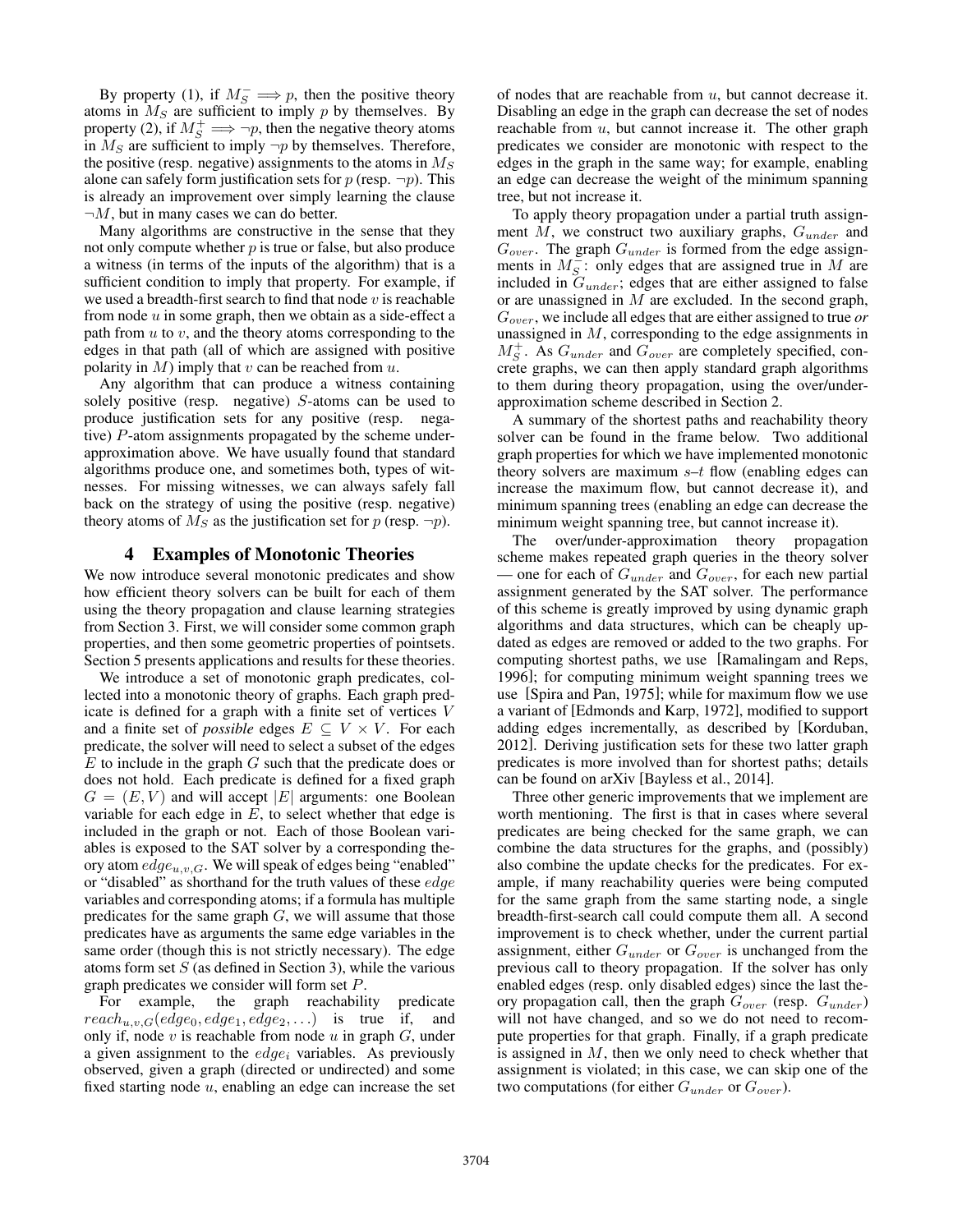#### Graph Reachability & Shortest Paths

Given a finite, weighted, directed graph, the shortest path between fixed nodes  $u$  and  $v$  can decrease in length as edges are added, but cannot increase. If there is no  $u - v$  path, we set the shortest path length to infinity; then we can compute the graph reachability predicate  $reach_{u,v,G}(edges)$  (as described above) by testing whether the shortest  $u - v$  path length is at most  $\sum_{e \in E} weight_e.$ 

#### Monotonic Predicate:

shortest $Path_{u,v,G \leq C} (edges)$ , true iff the shortest  $u - v$  path  $\leq C$  in G, given *edges*.

- Algorithm: Ramalingam-Reps [Ramalingam and Reps, 1996], with improvements described by [Buriol, Resende, and Thorup, 2008]. This is a dynamic variant of Dijkstra's Algorithm [Dijkstra, 1959].
- **Justification for** shortestPath<sub>u,v,G</sub> <  $C$  (edges):
	- Let  $e_1, e_2, \ldots$  be the shortest  $u v$  path in  $G_{under}$ . The length of this path is at most  $C$ . The justification set is then  $\{\neg e_1, \neg e_2, \ldots, \text{shortestPath}_{u,v,G \leq C}(\text{edges})\}.$
- **Justification for**  $\neg shortestPath_{u,v,G \leq C}(edges)$ : Traverse the graph backwards from  $v$  in  $G_{over}$ ,

following each enabled or unassigned backward edge. Collect all incoming *disabled* edges  $e_1, e_2, \ldots$  of the visited nodes. (If node u is visited during this traversal, neither follow nor collect  $u$ 's incident edges.) The conflict set is  ${e_1, e_2, \ldots, \neg shortestPath_{u,v,G \leq C}(edges)}.$ 

To illustrate a monotonic theory with a very different flavour, we now consider geometric theories involving continuous rather than discrete mathematics. Many common geometric properties of point sets monotonically increase (or decrease) as additional points are added. For example, the area of the convex hull of a point set can increase but cannot decrease as points are added to the set. Many other common properties of point sets are also monotonic; examples include the geometric span (*i.e.*, the maximum diameter), and the weight of the minimum Steiner tree of a point set, and the minimum distance between two point sets, but we restrict our attention to convex hulls (in 2 dimensions) here.

The implementation of our geometric solver is very close to the graph solver we described above, computing concrete under- and over-approximations  $H_{under}$ ,  $H_{over}$  of the convex hull of the point set in the same manner as we did for  $G_{under}$  and  $G_{over}$  above. This solver can also be used to model collisions between the convex hull of a point set and a fixed point, line, or polygon by asserting the points of one of the pointsets. Details of the theory solver for collisions between convex hulls can be found in the frame below.

#### Collision Detection for Convex Hulls

Given two sets of points,  $PS_1$  and  $PS_2$ , with two corresponding convex hulls, adding a point to either set can cause the corresponding hull to grow such that the two hulls overlap; however, if the two hulls already overlap, adding additional points to either set cannot make the hulls disjoint.

#### Monotonic Predicate:

 $overlapping_{1,PS_2}(points_1, points_2)$ , true iff the convex hull of the points in  $PS_1$  enabled in the array of Booleans  $points_1$  overlaps the convex hull of the points of  $PS_2$  enabled in  $points_2$ .

- Algorithm: Andrew's monotone chain algorithm [Andrew, 1979] for convex hulls.
- **Justification**  $overlap_{PS_1,PS_2}(points_1, points_2)$ : Convex hulls  $H_{under1}$  and  $H_{under2}$  overlap.

There are two (not mutually exclusive) cases to consider:

- 1. Vertex  $p_a$  of  $H_{under 1}$  is contained within  $H_{under2}$  (or vice versa). Then there must exist three vertices  $p_{b1}, p_{b2}, p_{b3}$  of  $H_{under2}$ that form a triangle containing  $p_a$ . So long as those three points (and  $p_a$ ) are enabled, the two hulls will overlap. Justification set is  ${\{\neg p_a, \neg p_{b1}, \neg p_{b2}, \neg p_{b3}, overlap_{PS_1,PS_2}\}.$
- 2. An edge of  $H_{under1}$  intersects an edge of  $H_{under2}$ . Let  $p_{1a}$ ,  $p_{1b}$  be points of  $H_{under1}$ , and  $p_{2a}$ ,  $p_{2b}$  points of  $H_{under2}$ , such that line segments  $\overline{p_{1a}, p_{1b}}$  and  $\overline{p_{2a}, p_{2b}}$  intersect. So long as these points are enabled, the hulls of the two point sets must overlap. Justification set is  ${\{\neg p_{1a}, \neg p_{1b}, \neg p_{2a}, \neg p_{2b}, overlap_{PS_1,PS_2}\}.$
- **Justification**  $\neg overlap_{PS_1,PS_2}(points_1, points_2)$ : Convex hulls  $H_{over1}$  and  $H_{over2}$  do not overlap. There must exist a separating hyperplane Q between  $H_{over1}$  and  $H_{over2}$ . Let  $p_{1a}, p_{1b}, \ldots$  be the disabled points of  $PS_1$  on the far side of  $Q$ (or exactly on *Q*) from  $H_{over1}$ ; let  $p_{2a}, p_{2b}, \ldots$  be the disabled points of  $PS<sub>2</sub>$  that are on the far side of  $Q$  (or on  $Q$ ) from  $H_{over2}$ . At least one of these points must be enabled, or this hyperplane will continue to separate the hulls. Justification set is  $\{p_{1a}, p_{1b}, \ldots, p_{2a}, p_{2b}, \ldots, \neg overlap_{PS_1,PS_2}\}.$

One important consideration of geometric properties is numerical precision. We restrict the coordinates of points to rationals, and use arbitrary precision rational arithmetic throughout our geometric solver. For efficiency, we handle intersection with fixed shapes as special cases in our implementation, but in the interest of space we present only the general case here.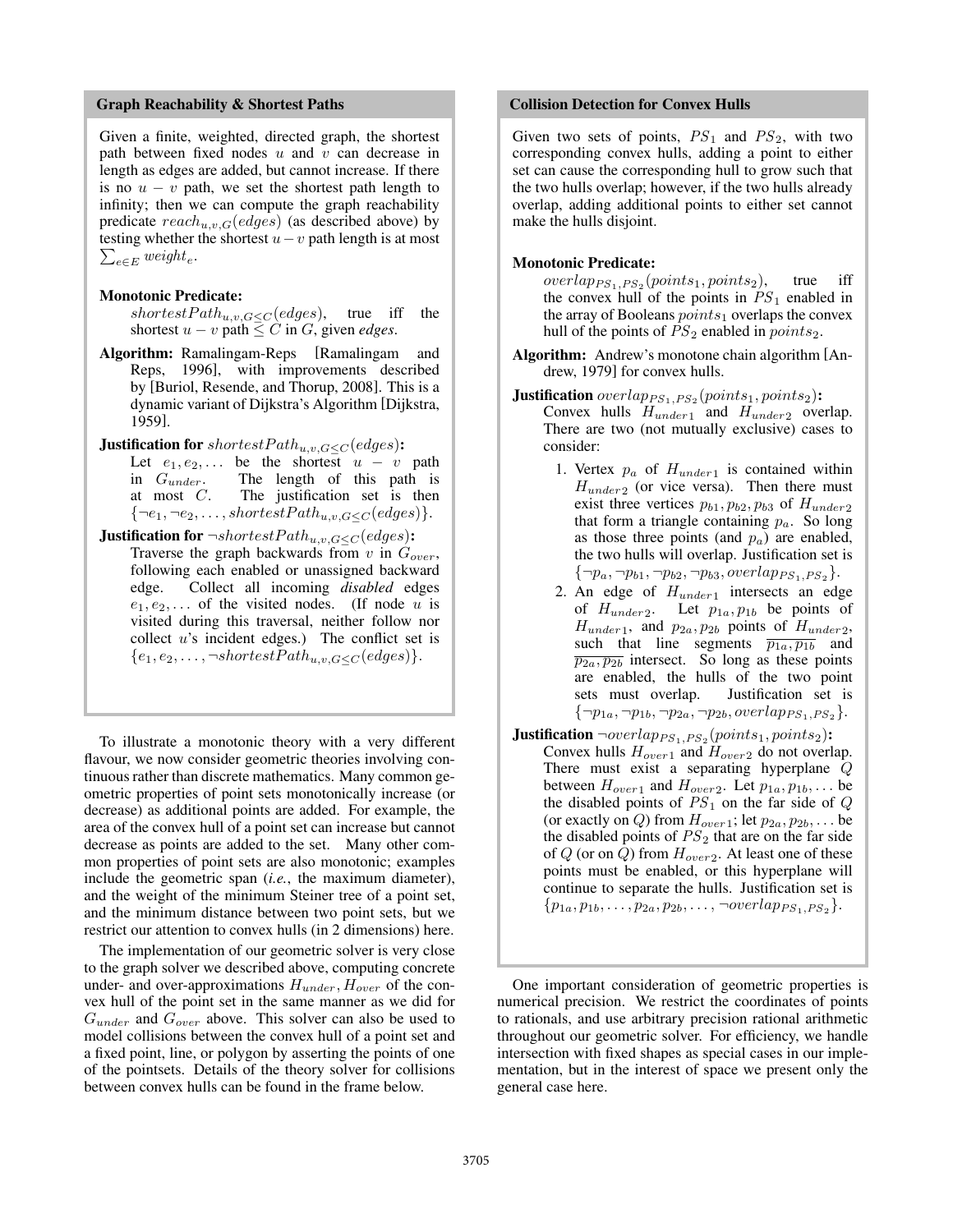We also include two additional improvements in our geometry solver. First, when detecting whether a point is contained in either the under- or over-approximation convex hull, or whether the hull intersects another polygon, we initially compute axis-aligned bounding boxes, and use those to cheaply eliminate many collision detections. Secondly, when a collision between two hulls is detected, we find a small (not necessarily minimal) set of points which are sufficient to guarantee that overlap. For example, when a point is found to be contained in a convex hull, we find three vertices of that hull that together form a triangle that contains that point (such a containing triangle is guaranteed to exist by Carathéodory's theorem [Eckhoff and others, 1993] for convex hulls). While the points composing that triangle remain in the hull, even if other points are removed from the hull the point will remain contained. This can be checked very cheaply, sometimes allowing us to skip collision checks.

A wide body of techniques exists for speeding up the computation of dynamic geometric properties, especially with regards to collision detection, and we have only implemented the most basic of these (bounding boxes); a more sophisticated implementation could make use of more efficient data structures (such as hierarchical bounding volumes or trapezoidal maps) to obviate many of the collision checks. As before, because collision detection is performed on concrete under- and over-approximation hulls, standard algorithms and libraries may be used.

### 5 Applications and Results

Many popular videogames — including the hits *Dwarf Fortress* and *Minecraft* — rely on procedurally generated content. Recently, there has been interest in using logic programming for *declarative* content generation (e.g., [Boenn et al., 2008; Nelson and Smith, 2014]), in which the artifact to be generated is specified as the solution to a formula. These approaches are typically less scalable than traditional procedural content generation, however, they make it convenient to guarantee important properties of the content, such as that all points are reachable in generated terrain.

To demonstrate our graph theory solver, we add shortest path and maximum flow constraints to the open-source, videogame terrain generation tool *Diorama* [Schanda and Brain, 2009]. Diorama considers a set of undirected, planar edges arranged in a grid. Each position on the grid is associated with a height; the solution to the constraints is a heightmap that realises a complex combination of desirable characteristics, such as the positions of mountains, water, cliffs, and players' bases. Edges from this grid are only included in the graph where the heightmap does not have a sharp elevation change or impassable zone (*e.g.*, water).

Diorama expresses its constraints via Answer Set Programming (ASP) [Baral, 2003] — a logic formalism closely related to SAT, and with efficient solvers [Gebser et al., 2007] based on state-of-the-art CDCL SAT solvers. Unlike SAT, ASP can encode reachability constraints in cyclic graphs in linear space and can solve the resulting formulae efficiently. Partly for this reason, ASP solvers have been more widely used than SAT solvers in recent content gener-



Figure 1: Diorama heightmaps generated by MONOSAT. Numbers correspond to elevations (bases are marked 'B'), with impassable cliffs marked in black. On the left, a distance constraint between bases; on the right, a maximum  $s-t$  flow constraint between the top and bottom of the map.

| <b>Shortest Paths</b> | MONOSAT        | <b>CLASP</b> | <b>MINISAT</b> |
|-----------------------|----------------|--------------|----------------|
| 8x8, Distance 8-16    | $<$ 1s         | $<$ 1s       | 9s             |
| 16x16.Dst.16-32       | 4s             | 7s           | >3600s         |
| 16x16.Dst.32-48       | 4s             | 23s          | 2096s          |
| 16x16.Dst.32-64       | 4s             | 65s          | >3600s         |
| 16x16.Dst.32-96       | 4s             | >3600s       | >3600s         |
| 16x16, Dst. 32-128    | 4s             | >3600s       | >3600s         |
| 24x24, Dst. 48-64     | 46s            | 30s          | $>3600s$       |
| 24x24, Dst. 48-96     | 61s            | 1125s        | >3600s         |
| 32x32, Dst. 64-128    | 196s           | >3600s       | >3600s         |
|                       |                |              |                |
| <b>Maximum Flow</b>   | <b>MONOSAT</b> | <b>CLASP</b> | <b>MINISAT</b> |
| 8x8, Flow 16          | 2s             | 2s           | 1s             |
| 16x16. Flow 8         | 9s             | 483s         | >3600s         |
| 16x16. Flow 16        | 8s             | 27s          | $>3600s$       |
| 16x16, Flow 24        | 14s            | 26s          | $>3600s$       |
| 24x24, Flow 16        | 81s            | >3600s       | >3600s         |
| 32x32, Flow 16        | 450s           | $>3600s$     | >3600s         |

Tables 1 & 2: Diorama runtimes, extended with varying shortest-path and maximum flow constraints. We can see that for small shortest path and maximum flow constraints, CLASP and MONOSAT both perform well, while for large constraints, MONOSAT greatly outperforms CLASP.

ation applications; *Refraction* [Smith and Mateas, 2011] and *Variations Forever* [Smith and Mateas, 2010] also use ASP.

We provide comparisons of our solver MONOSAT (based on the SAT solver MINISAT 2.2) against MINISAT and the ASP solver CLASP 3.10 (for the graph predicates) and against the SMT solver Z3 4.3.1 [De Moura and Bjorner, 2008] (for the geometric predicates, which rely on arbitrary precision arithmetic and cannot be concisely encoded in SAT or ASP). Experiments were conducted on an Intel X5650 CPU, 2.67GHz (12MB L3), in Ubuntu 12.04, 64-bit, with 16 GB RAM, limited to 3600 seconds (wall time). $4$ 

One important factor in this comparison is how the various graph and geometry constraints are encoded into SAT, ASP, and (for Z3), the theory of linear rational arithmetic

<sup>4</sup> CLASP comes with a set of pre-built configurations to choose from; we ran all of them and in each case report the best results.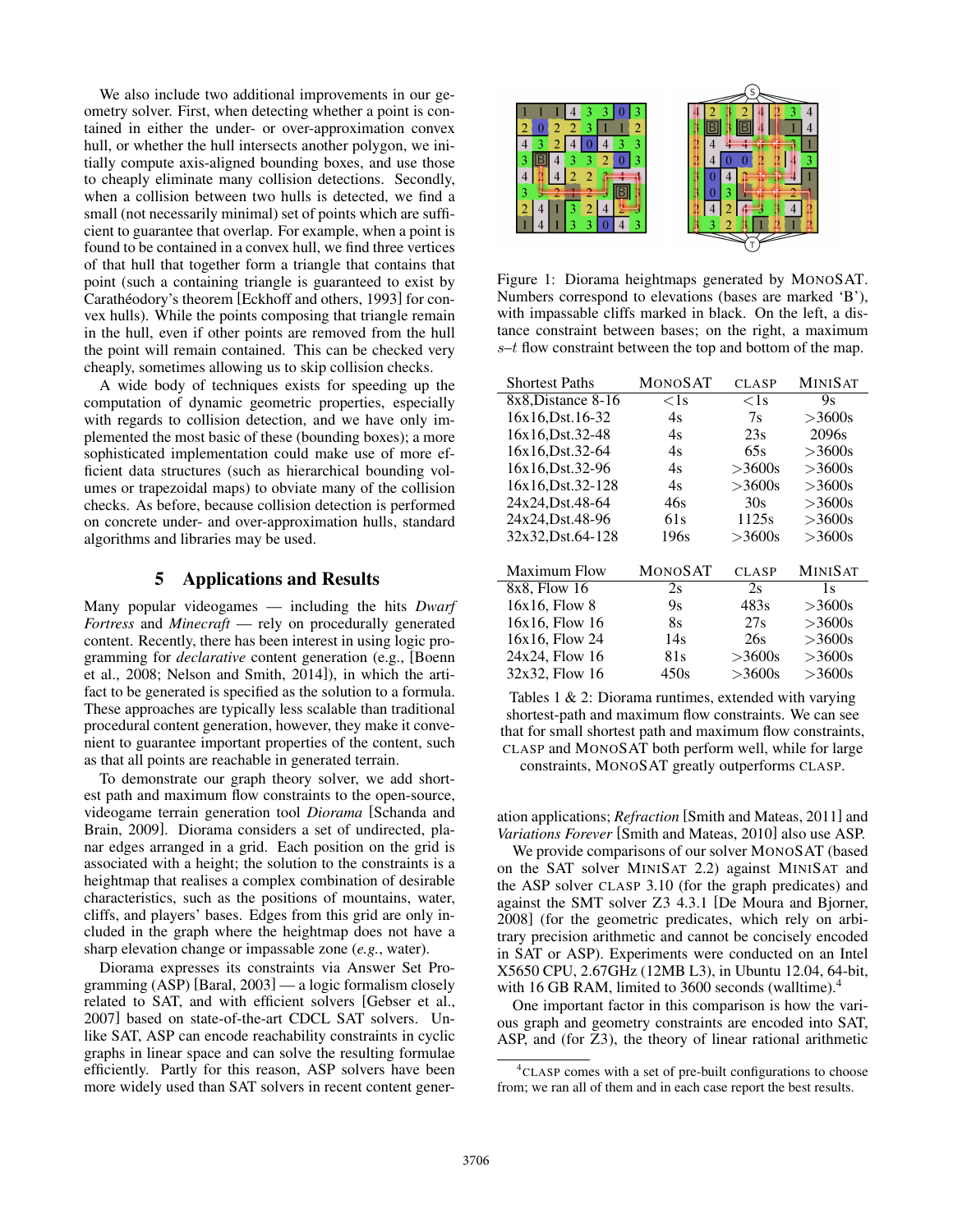(LRA). The obvious encodings for shortest path constraints and maximum flow, into both SAT and ASP, encode distances (and flows) in unary, and are  $\mathcal{O}(|V| \cdot |E|)$ ; however, by encoding distances in binary, an  $\mathcal{O}(\log(|V|) \cdot |E|)$ encoding is possible. The unary encodings effectively unroll the Bellman-Ford algorithm [Bellman, 1956] and allow the solver to directly compute the shortest paths in a fixed graph using unit-propagation. In contrast, the binary encodings for shortest paths require the solvers to guess the distances to each node non-deterministically, introducing a search problem. For shortest paths, we show only results for the unary encodings, as we found that the more concise binary encoding always performed very poorly. For maximum flows, both encodings require the solver to guess flows non-deterministically, and here the binary encodings perform better (and we present those results). For the SMT convex-hull encoding, we used an encoding that nondeterministically guesses separating axes between hulls; it compares all pairs of points and requires quadratic space.<sup>5</sup>

Shortest Paths: We considered a modified version of the Diorama terrain generator, replacing Diorama's existing constraint limiting the number of cliffs with a new constraint that the distance (as the cat runs, not as the crow flies) between bases fall within certain ranges. Table 1 shows that while CLASP performs as well or better on small constraints, MONOSAT performs much better on larger constraints.

**Maximum-Flow:** The theory of maximum  $s-t$ flows/minimum  $s-t$  cuts can be used to create, or to prevent, chokepoints in a map, and be used, for example, to control traffic flow or create defensible locations. We assign each edge a fixed edge capacity (in this case, 4), and modify the Diorama constraints to enforce that the minimum cut between the top and bottom of the map must be exactly equal to a fixed multiple of that edge capacity (*e.g.*, 8,16, or 24). This requires chokepoints of a certain size between the top and bottom of the map. Table 2 shows that, as with shortest paths, MONOSAT outperforms CLASP and MINISAT on moderate-to-large instances.

Convex Hulls: To demonstrate our theory of convex hulls of pointsets, we consider the problem of synthesizing "art galleries", subject to constraints. The Art Gallery problem [Chvatal, 1975] is a classic NP-hard problem [Lee and Lin, 1986], in which (in the decision version) one must determine whether it is possible to surveil the entire floor plan of a multi-room building with a limited set of fixed cameras. There are many variations of this problem; we consider a common (still NP-hard) variant in which cameras are restricted to being placed on vertices, and only the vertices of the room must be watched (but not the walls between the vertices). We define the Art Gallery Synthesis problem to



Figure 2: Artificial 'art galleries' synthesized by MONO-SAT. White-space is open floor, while colored regions are walls. Cameras are large black circles; potential vertices are gray dots. Each polygon is the convex hull of a subset of the gray dots, selected by the solver. The cameras have been placed such that the vertices of all polygons can be seen, some along very tight angles or only from one side (sight lines have been drawn in dashed lines for two cameras). Sometimes cameras are placed to cover a single vertex that is completely embedded in adjacent polygons.

| Art Gallery Synthesis                | <b>MONOSAT</b> | Z3        |
|--------------------------------------|----------------|-----------|
| 10 points, 3 hulls, $\leq$ 3 cameras | 2s             | 7s        |
| 20 points, 4 hulls, $\leq$ 4 cameras | 36s            | 433s      |
| 30 points, 5 hulls, $\leq$ 5 cameras | 187s           | > 3600s   |
| 40 points, 6 hulls, $\leq$ 6 cameras | 645s           | > 3600s   |
| 50 points, 7 hulls, $\leq$ 7 cameras | 3531s          | $>$ 3600s |

Table 3: Art gallery synthesis results.

be to *design* a floor plan that can be completely surveilled by at most a given number of cameras, subject to aesthetic constraints on the floor plan. One example application for this problem would be to construct mazes or levels that can be guarded by a specified number of computer-controlled characters (while also respecting other design constraints).

Formally, given a box containing a fixed set of (2 dimensional) points, we must find  $N$  non-overlapping convex polygons with endpoints selected from those points, such that a) the area of each polygon is greater than some fixed constant (to prevent unrealistically slim walls from being created), b) the polygons may meet at an edge, but may not meet at just one vertex (to prevent forming wall segments of infinitesimal thickness), and c) all vertices of all the polygons, and all 4 corners of the room, can be seen by a set of at most  $N$  cameras (placed at those vertices).

There are many ways that one could constrain the art gallery synthesis problem; we chose these constraints mostly to exhibit all of the features of our convex hull theories, but also to produce visually interesting and sufficiently complex galleries; however, these are not intended to be realistic instances. Real-world applications would likely combine these with more complex constraints (interesting possibilities would be to incorporate safety regulations or crowdflow optimizations into the floor plan constraints). For the constraints we considered here, Table 3 shows that MONO-SAT is able to solve much larger instances than Z3.

<sup>&</sup>lt;sup>5</sup>We are deeply indebted to Adam M. Smith for suggesting improved encodings for shortest paths, and providing the maximumflow encoding for ASP. While we have made a significant effort to find good encodings, we do not claim that the ASP, CNF, or SMT encodings we compare against are optimal – in general, there are no known proofs of optimal encodings for these constraints.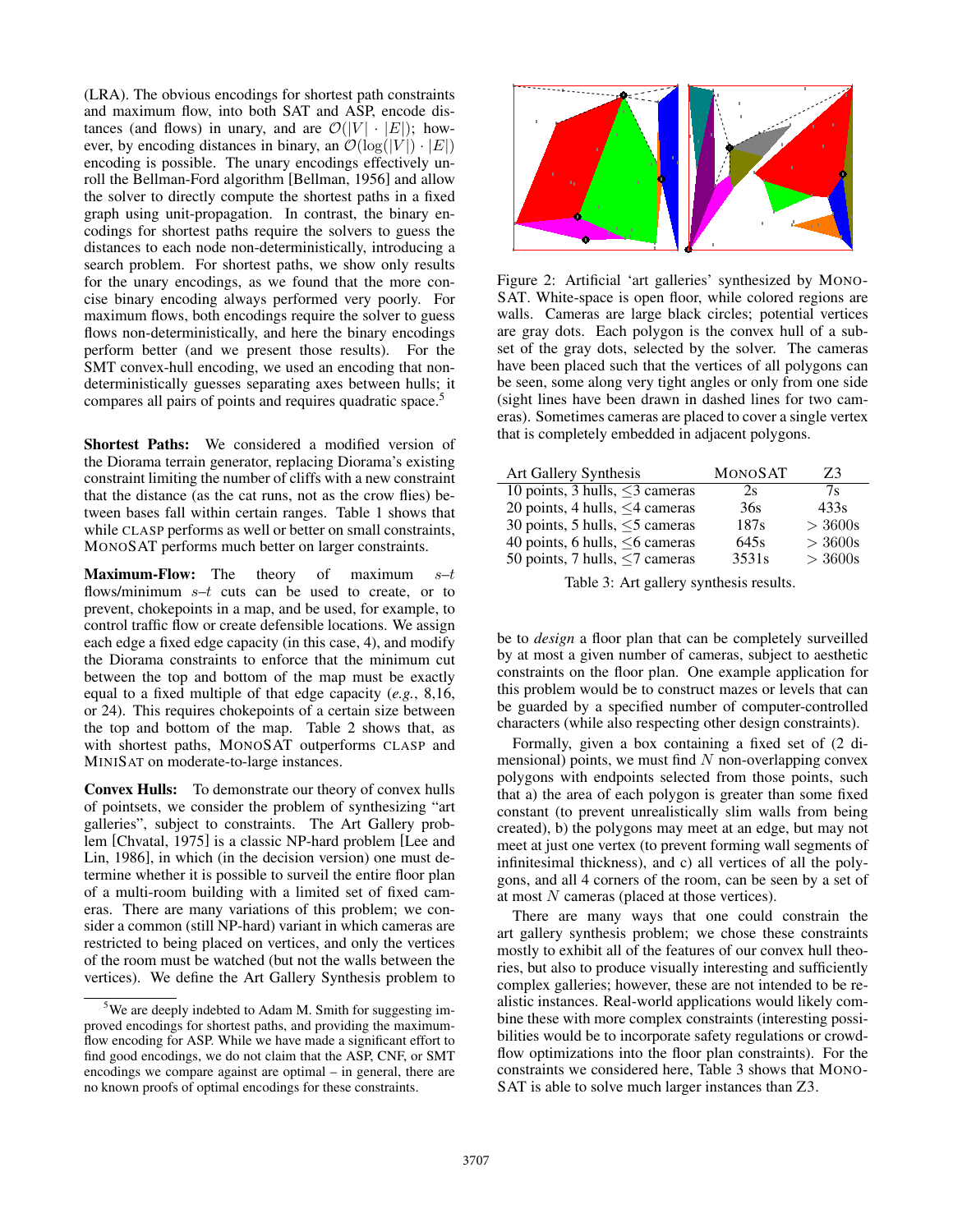# 6 Conclusion

We have introduced the concept of a Boolean monotonic theory and provided a systematic technique to build efficient SAT Modulo Monotonic Theory (SMMT) solvers incorporating such theories. Our technique leverages commonplace, highly efficient algorithms for fully specified problem instances, in order to achieve efficient theory propagation and clause learning. We demonstrated the generality of the monotonic theory concept by providing several predicates drawn from graph theory and geometry. These example theories are expressive — permitting compact encodings for problems arising from procedural content generation and geometry — and the SMT solvers we produce using the techniques described in this paper perform well in practice on a range of instances, scaling much better to large instances than other solvers.

Moreover, the techniques we have introduced should generalize well beyond the small number of graph and geometric properties discussed in this paper. In particular, many additional graph predicates of interest are Boolean monotonic, including constraints on graph planarity, graph connectivity, graph diameter, global minimum-cut size, and many variants of network flow constraints. We expect each of these to yield efficient solvers following the techniques in this paper.

Recent work introduced SAT and ASP solvers with support for detecting acyclicity in graphs [Gebser, Janhunen, and Rintanen, 2014a; 2014b]. To the best of our knowledge, this is the only other major work on dedicated graph SMT solvers, outside of the general purpose graph solving capabilities of ASP solvers discussed above. Acyclicity is Boolean monotonic with respect to the edges of a graph, and so could be supported by our monotonic theory solver techniques (although we have not yet implemented such a theory solver). Although the techniques introduced by Gebser, Janhunen, and Rintanen are substantially different from ours, we believe they are compatible with ours, and we look forward to incorporating their techniques in the future. Conversely, SMMT is a general framework that could provide an avenue to extend their work beyond just acyclicity predicates to the large set of graph theories we have introduced.

There are several ways we can envision relaxing the restriction to Boolean sorts, for example to allow monotonic predicates over the integers or reals; doing so would allow a much wider set of useful theories to be handled (and allow a more natural presentation of the theories in this paper), but comes with a number of challenges (in particular, for supporting theory combination).

The most immediate direction for future work, however, is to discover additional Boolean monotonic theories and new application domains that can benefit from them.

# 7 Acknowledgments

As mentioned above, we gratefully acknowledge Adam M. Smith's assistance and insight on the subject of Answer Set Programming. Our research has been supported by the use of computing resources provided by WestGrid and Compute/Calcul Canada, and by funding provided by the Natural Sciences and Engineering Research Council of Canada.

# References

Andrew, A. M. 1979. Another efficient algorithm for convex hulls in two dimensions. *Information Processing Letters* 9(5):216–219.

Baral, C. 2003. *Knowledge representation, reasoning and declarative problem solving*. Cambridge University Press.

Bayless, S.; Bayless, N.; Hoos, H. H.; and Hu, A. J. 2014. SAT modulo monotonic theories. *arXiv preprint arXiv:1406.0043*.

Bellman, R. 1956. On a routing problem. Technical report, DTIC Document.

Boenn, G.; Brain, M.; De Vos, M.; et al. 2008. Automatic composition of melodic and harmonic music by answer set programming. In *Logic Programming*. Springer. 160–174.

Bradley, A. R., and Manna, Z. 2008. Property-directed incremental invariant generation. *Formal Aspects of Computing* 20(4-5):379–405.

Buriol, L. S.; Resende, M. G.; and Thorup, M. 2008. Speeding up dynamic shortest-path algorithms. *INFORMS Journal on Computing* 20(2):191–204.

Chvatal, V. 1975. A combinatorial theorem in plane geometry. *Journal of Combinatorial Theory, Series B* 18(1):39–41.

De Moura, L., and Bjorner, N. 2008. Z3: An efficient SMT solver. In *Tools and Algorithms for the Construction and Analysis of Systems*. Springer. 337–340.

Dijkstra, E. W. 1959. A note on two problems in connexion with graphs. *Numerische mathematik* 1(1):269–271.

Eckhoff, J., et al. 1993. Helly, Radon, and Carathéodory type theorems. *Handbook of convex geometry* 389–448.

Edmonds, J., and Karp, R. M. 1972. Theoretical improvements in algorithmic efficiency for network flow problems. *Journal of the ACM (JACM)* 19(2):248–264.

Eén, N., and Sörensson, N. 2004. An extensible SAT-solver. In *Theory and Applications of Satisfiability Testing*, 333– 336. Springer.

Gebser, M.; Kaufmann, B.; Neumann, A.; and Schaub, T. 2007. clasp: A conflict-driven answer set solver. In *Logic Programming and Nonmonotonic Reasoning*. Springer. 260–265.

Gebser, M.; Janhunen, T.; and Rintanen, J. 2014a. Answer set programming as SAT modulo acyclicity. In *Proceedings of the Twenty-first European Conference on Artificial Intelligence (ECAI14)*.

Gebser, M.; Janhunen, T.; and Rintanen, J. 2014b. SAT modulo graphs: Acyclicity. In *Logics in Artificial Intelligence*. Springer. 137–151.

Korduban, D. 2012. Incremental maximum flow in dynamic graphs. Theoretical Computer Science Stack Exchange. http://cstheory.stackexchange.com/q/10186 (version: 2012- 02-18).

Lee, D.-T., and Lin, A. 1986. Computational complexity of art gallery problems. *Information Theory, IEEE Transactions on* 32(2):276–282.